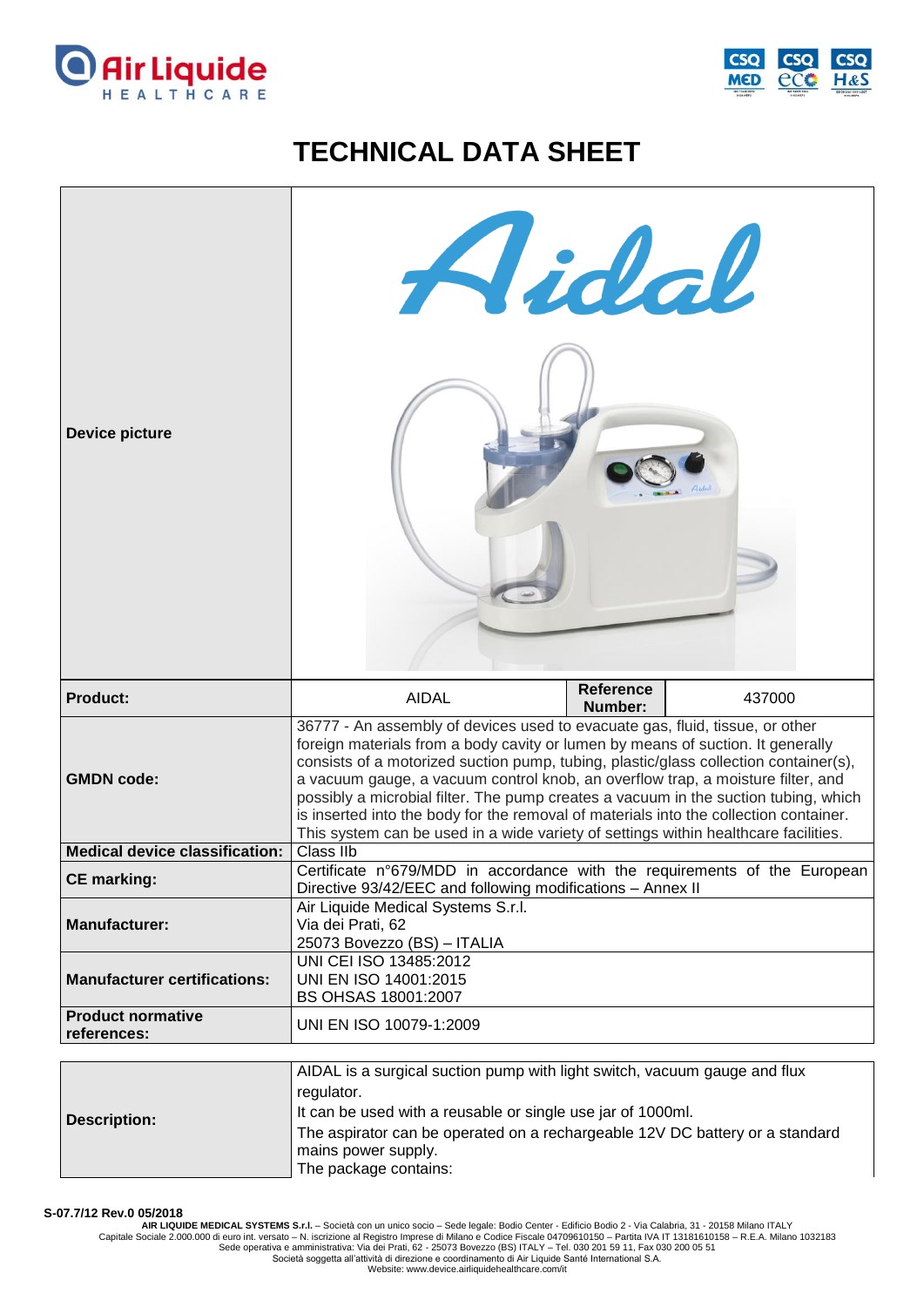



|               | • The aspirator and rechargeable battery                                             |
|---------------|--------------------------------------------------------------------------------------|
|               | • A power suppler adapter and cord                                                   |
|               | • A 1000 ml graduated collection jar                                                 |
|               | • Two antibacterial filters                                                          |
|               | • Tube kit (2 tubes of varying length)                                               |
|               | • A reducing connector to connect a sterile disposable cannula and the connection    |
|               | tube                                                                                 |
|               | • Operating instructions and warranty                                                |
|               | • Aspirator carrying bag with strap                                                  |
|               | • Connector with valve for suction control                                           |
|               | The AIDAL surgical aspirator is a portable device intended for the suction of fluids |
| Intended use: | and other substances from the human body. It can be used in the pharyngeal area      |
|               | and with tracheotomised patients. Vacuum pressure and flow can be adjusted. The      |
|               | AIDAL aspirator is not intended for thoracic drainage.                               |

|                                  | <b>COMPONENTS</b>                                                                                                          | <b>MATERIAL</b>                              |  |
|----------------------------------|----------------------------------------------------------------------------------------------------------------------------|----------------------------------------------|--|
|                                  | <b>External body</b>                                                                                                       | ABS V0 + Polypropylene                       |  |
|                                  | Jar                                                                                                                        | Polycarbonate                                |  |
| <b>Materials:</b>                | <b>Battery</b>                                                                                                             | Pb                                           |  |
|                                  | Tubings                                                                                                                    | PVC                                          |  |
|                                  | External box                                                                                                               | Cardbord                                     |  |
|                                  | User manual                                                                                                                | Paper                                        |  |
|                                  | Voltage: 12V DC                                                                                                            |                                              |  |
|                                  | Maximum absorption: 4 A                                                                                                    |                                              |  |
|                                  | Battery: 12V DC 2.3Ah Pb                                                                                                   |                                              |  |
|                                  |                                                                                                                            |                                              |  |
|                                  | Battery powered operating time: 40 minutes (depending on use)<br>Switching adapter with cord: 100-240V 50/60Hz - 15V DC 4A |                                              |  |
|                                  | Functioning: continuous                                                                                                    |                                              |  |
|                                  | Weight with jar: 3.8 kg                                                                                                    |                                              |  |
|                                  | Capacity of the standard jar: 1000 ml                                                                                      |                                              |  |
|                                  | Dimensions: 350 x 140 x 280 (H) mm                                                                                         |                                              |  |
|                                  | Maximum flow rate at the pump: 30±4 lpm                                                                                    |                                              |  |
|                                  | Maximum vacuum: -80 kPa ± 8%                                                                                               |                                              |  |
|                                  |                                                                                                                            |                                              |  |
|                                  | Protection level IP: IP34                                                                                                  |                                              |  |
|                                  | <b>Electrical class II</b>                                                                                                 |                                              |  |
|                                  | Part applied BF                                                                                                            |                                              |  |
|                                  |                                                                                                                            |                                              |  |
| <b>Technical specifications:</b> | Flow-Vacuum diagram:                                                                                                       |                                              |  |
|                                  |                                                                                                                            | 35                                           |  |
|                                  |                                                                                                                            |                                              |  |
|                                  |                                                                                                                            | 30                                           |  |
|                                  |                                                                                                                            | 25                                           |  |
|                                  |                                                                                                                            |                                              |  |
|                                  |                                                                                                                            | 20                                           |  |
|                                  |                                                                                                                            | 15                                           |  |
|                                  |                                                                                                                            | Flow (lpm)                                   |  |
|                                  |                                                                                                                            | 10                                           |  |
|                                  |                                                                                                                            | 5                                            |  |
|                                  |                                                                                                                            |                                              |  |
|                                  |                                                                                                                            | $\Omega$                                     |  |
|                                  | $-70$<br>$-60$<br>-90<br>-80                                                                                               | $-50$<br>-40<br>$-30$<br>$-20$<br>$-10$<br>0 |  |
|                                  |                                                                                                                            | Vacuum(kPa)                                  |  |
|                                  |                                                                                                                            |                                              |  |

**S-07.7/12 Rev.0 05/2018**

AIR LIQUIDE MEDICAL SYSTEMS S.r.I. – Società con un unico socio – Sede legale: Bodio Center - Edificio Bodio 2 - Via Calabria, 31 - 20158 Milano ITALY<br>Capitale Sociale 2.000.000 di euro int. versato – N. iscrizione al Regi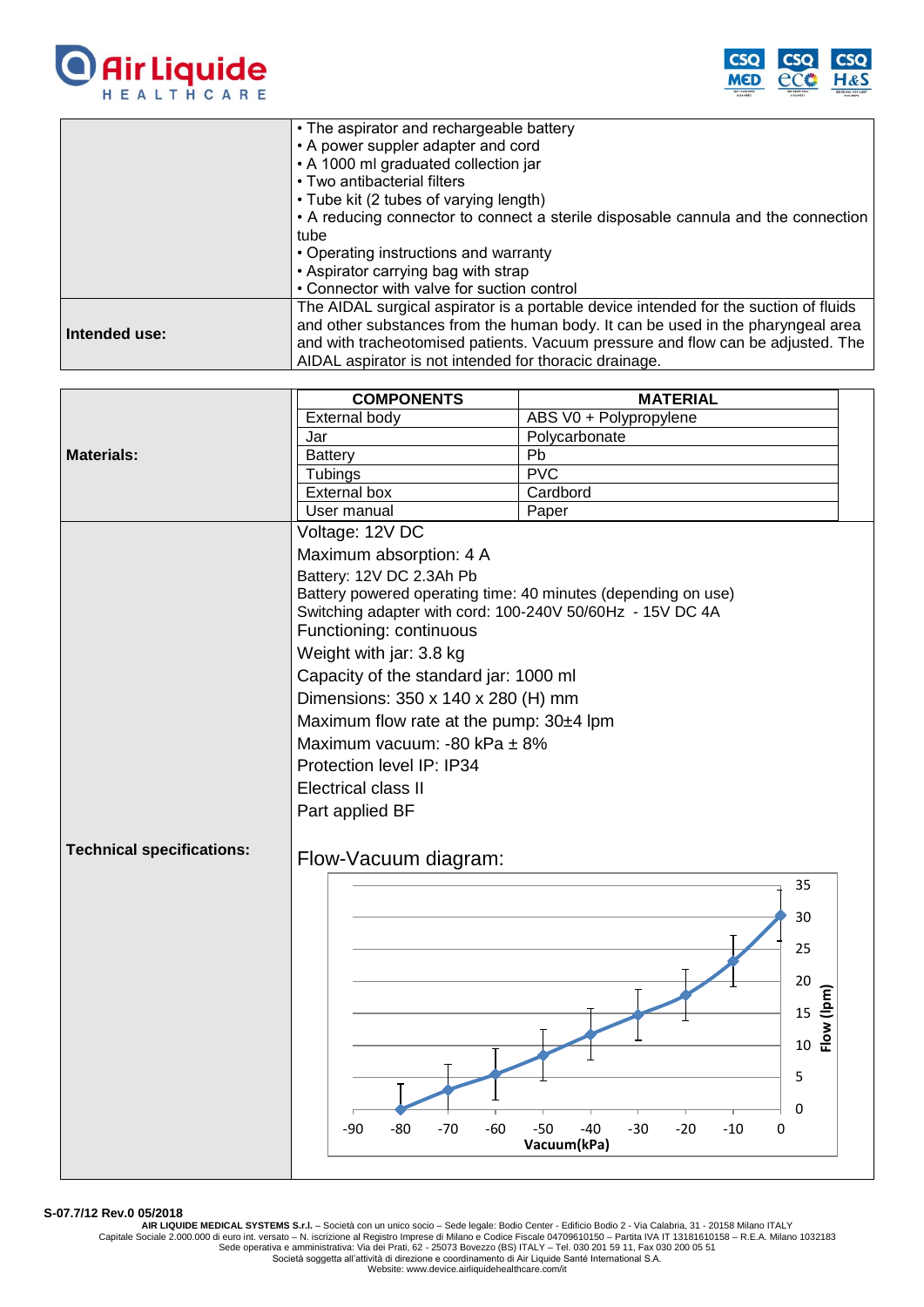



| Measured with Fluke VT plus (error $\pm$ 4 lpm)                                                                                                                                                                                                                                                                                                                                                                                                                                                                                                                                                                                                                                                                                |
|--------------------------------------------------------------------------------------------------------------------------------------------------------------------------------------------------------------------------------------------------------------------------------------------------------------------------------------------------------------------------------------------------------------------------------------------------------------------------------------------------------------------------------------------------------------------------------------------------------------------------------------------------------------------------------------------------------------------------------|
| <b>CLEANING AND DISINFECTION:</b> The aspirator can be cleaned and disinfected<br>using a sponge or soft cloth moistened with a cold disinfectant solution (e.g. a sodium<br>hypochlorite solution with a concentration no greater than 2%), as directed by the<br>manufacturer of the product.                                                                                                                                                                                                                                                                                                                                                                                                                                |
| <b>STERILIZATION:</b> Place the parts in an autoclave for a sterilization cycle with a<br>steam temperature of 121°C for at least 15 minutes (preferably not exceeding 30<br>minutes) taking care to position the graduated jar upside down (with its bottom<br>upward). Steam sterilization may be performed for a maximum of 15 cycles without<br>adversely affecting the characteristics of the component materials used and<br>therefore functionality. However, a visual inspection of all the components is<br>recommended before each assembly following sterilization. Sterilization can also be<br>carried out cold by ethylene oxide or gamma rays following the instructions supplied<br>with respective equipment. |
| The user manual in each package English, Italian, French, German, Spanish,<br>Portuguese, Polish, Dutch, Swedish, Finnish, Greek, Slovak, Japanese and Korean,<br>Czech.                                                                                                                                                                                                                                                                                                                                                                                                                                                                                                                                                       |
| • Temperature -15 to +40 °C<br>• Relative humidity 0 to 93%<br>• Pressure 700 to 1060 hPa                                                                                                                                                                                                                                                                                                                                                                                                                                                                                                                                                                                                                                      |
| Serial number                                                                                                                                                                                                                                                                                                                                                                                                                                                                                                                                                                                                                                                                                                                  |
| Single packaging                                                                                                                                                                                                                                                                                                                                                                                                                                                                                                                                                                                                                                                                                                               |
|                                                                                                                                                                                                                                                                                                                                                                                                                                                                                                                                                                                                                                                                                                                                |

**Date of revision:** Rev.D 10/2018

*Air Liquide Medical Systems S.r.l. Technical Department*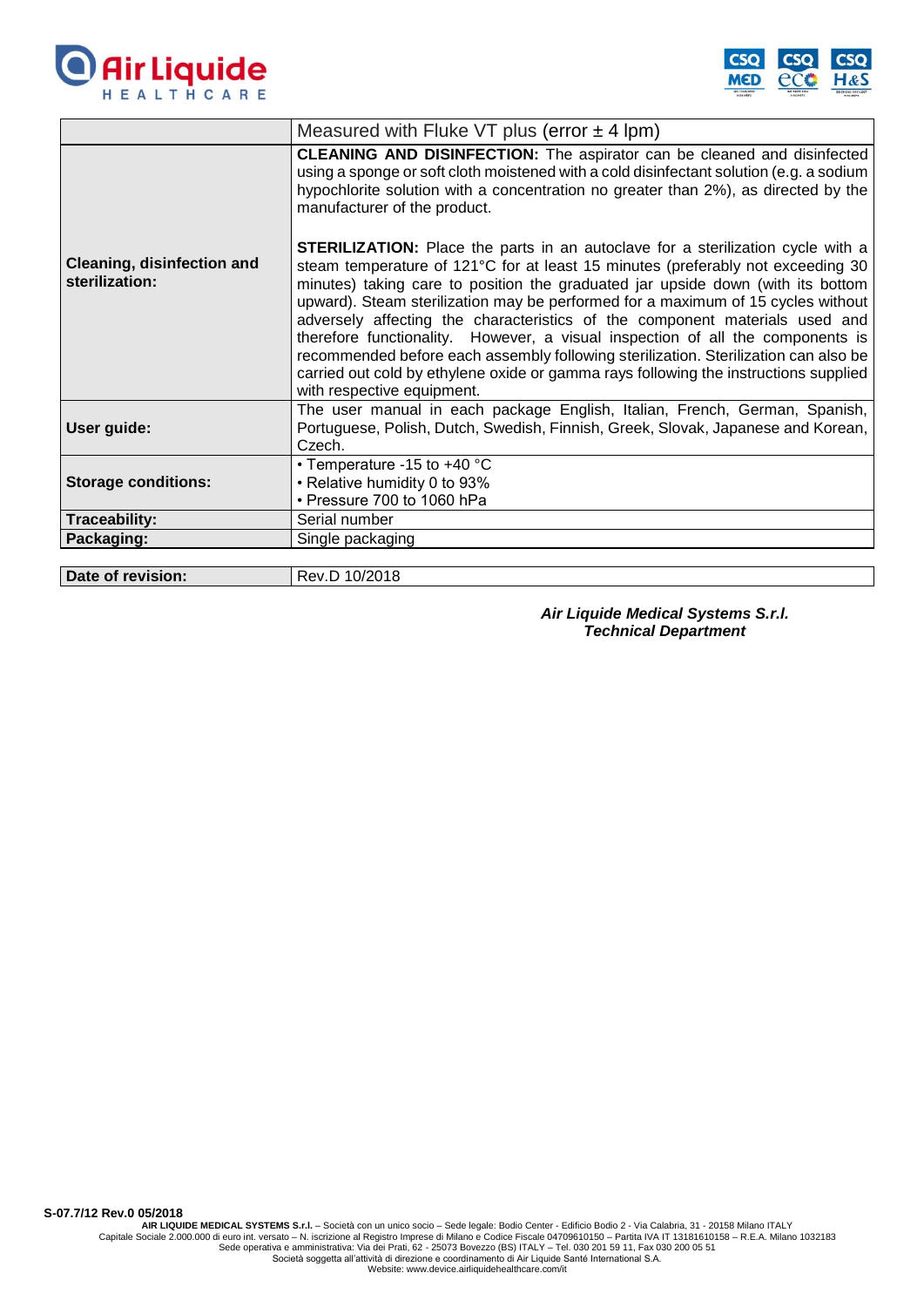



## **FICHE TECHNIQUE**

| Image appareil                                    | Aidal                                                                                                                                                                                                                                                                                                                                                                                                                                                                                                                                                                                                                                                                                                               |  |
|---------------------------------------------------|---------------------------------------------------------------------------------------------------------------------------------------------------------------------------------------------------------------------------------------------------------------------------------------------------------------------------------------------------------------------------------------------------------------------------------------------------------------------------------------------------------------------------------------------------------------------------------------------------------------------------------------------------------------------------------------------------------------------|--|
| Nom du produit :                                  | <b>AIDAL</b><br>Code:<br>437000                                                                                                                                                                                                                                                                                                                                                                                                                                                                                                                                                                                                                                                                                     |  |
| <b>Code GMDN:</b>                                 | 36777 - Ensemble de dispositifs utilisés pour évacuer un gaz, un fluide, un tissu ou d'autres<br>matières étrangères d'une cavité corporelle ou d'un lumen par aspiration. C'est<br>généralement une pompe d'aspiration motorisée, des tuyaux, un ou plusieurs récipients de<br>collecte de plastique/verre, une jauge à vide, un bouton de contrôle du vide, un siphon de<br>débordement, un filtre anti-humidité et éventuellement un filtre microbien. La pompe crée un<br>vide dans le tuyau d'aspiration, qui est inséré dans le corps pour retirer des matériaux dans<br>le récipient de collecte. Ce système peut être utilisé dans une grande variété<br>d'environnements dans les établissements de santé. |  |
| <b>Classification appareil médical :</b>          | Classe IIB                                                                                                                                                                                                                                                                                                                                                                                                                                                                                                                                                                                                                                                                                                          |  |
| <b>Certificat CE:</b>                             | Certificat n°679/MDD conforme aux exigences de la directive 93/42/CEE et modifications<br>ultérieures - Annexe II                                                                                                                                                                                                                                                                                                                                                                                                                                                                                                                                                                                                   |  |
| <b>Fabricant:</b>                                 | Air Liquide Medical Systems S.r.l.<br>Via dei Prati, 62<br>25073 Bovezzo (BS) - ITALIE                                                                                                                                                                                                                                                                                                                                                                                                                                                                                                                                                                                                                              |  |
| <b>Certifications Fabricant:</b>                  | UNI CEI ISO 13485:2012<br>UNI EN ISO 14001:2015<br>BS OHSAS 18001:2007                                                                                                                                                                                                                                                                                                                                                                                                                                                                                                                                                                                                                                              |  |
| Principale normative de<br>référence du produit : | UNI EN ISO 10079-1:2009                                                                                                                                                                                                                                                                                                                                                                                                                                                                                                                                                                                                                                                                                             |  |
|                                                   |                                                                                                                                                                                                                                                                                                                                                                                                                                                                                                                                                                                                                                                                                                                     |  |
|                                                   | AIDAL est un aspirateur chirurgical avec interrupteur lumineux, jauge à vide et régulateur de<br>flux.                                                                                                                                                                                                                                                                                                                                                                                                                                                                                                                                                                                                              |  |
|                                                   | Il peut être utilisé avec un récipient réutilisable ou jetable de 1000 ml.                                                                                                                                                                                                                                                                                                                                                                                                                                                                                                                                                                                                                                          |  |

|                      | Il peut être utilisé avec un récipient réutilisable ou jetable de 1000 ml.              |
|----------------------|-----------------------------------------------------------------------------------------|
| <b>Description :</b> | L'aspirateur peut fonctionner avec une batterie rechargeable de 12 V CC ou être branché |
|                      | grâce à son alimentateur.                                                               |
|                      | L'emballage comprend :                                                                  |
|                      | • L'aspirateur et la batterie rechargeable                                              |
|                      | • Un adaptateur et un câble d'alimentation                                              |
|                      | • Un récipient gradué de 1000 ml                                                        |
|                      | • Deux filtres antibactériens                                                           |

**S-07.7/12 Rev.0 05/2018**

AIR LIQUIDE MEDICAL SYSTEMS S.r.I. – Società con un unico socio – Sede legale: Bodio Center - Edificio Bodio 2 - Via Calabria, 31 - 20158 Milano ITALY<br>Capitale Sociale 2.000.000 di euro int. versato – N. iscrizione al Regi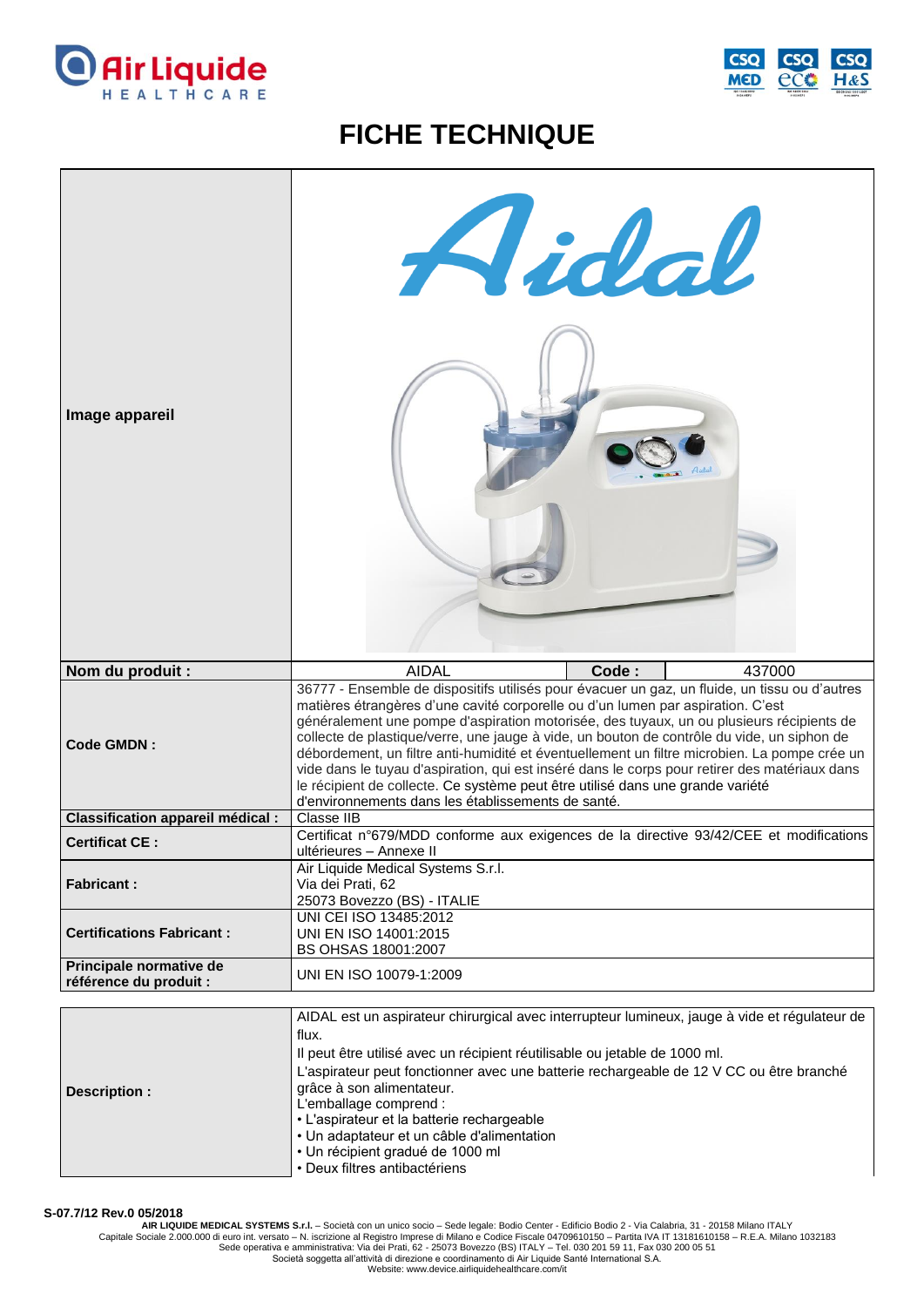



|                     | Kit de tuyaux (2 tuyaux de longueurs différentes)                                             |
|---------------------|-----------------------------------------------------------------------------------------------|
|                     | Un raccord de réduction entre la canule stérile jetable et le tuyau de raccordement           |
|                     | Instructions pour l'emploi et garantie                                                        |
|                     | Sac à bandoulière pour ranger l'aspirateur                                                    |
|                     | Connecteur avec valve pour le contrôle d'aspiration                                           |
| Destination d'usage | L'aspirateur chirurgical AIDAL est un appareil portable destiné à l'aspiration de liquides et |
|                     | d'autres substances du corps humain. Il peut être employé pour une utilisation pharyngée et   |
|                     | pour les patients trachéostomisés. Le degré de vide et celui de débit peuvent être ajustés.   |
|                     | L'aspirateur AIDAL n'est pas destiné à être utilisé dans le drainage thoracique.              |

| Corps externe                                                                                                                                                                                                                                                                                                                                                                                                                                                                                                                                                                                                             | ABS V0 + Polypropylène                                                                                                                                                                                                                                                                                                                                                                                                                                                                                                                                                                                        |
|---------------------------------------------------------------------------------------------------------------------------------------------------------------------------------------------------------------------------------------------------------------------------------------------------------------------------------------------------------------------------------------------------------------------------------------------------------------------------------------------------------------------------------------------------------------------------------------------------------------------------|---------------------------------------------------------------------------------------------------------------------------------------------------------------------------------------------------------------------------------------------------------------------------------------------------------------------------------------------------------------------------------------------------------------------------------------------------------------------------------------------------------------------------------------------------------------------------------------------------------------|
|                                                                                                                                                                                                                                                                                                                                                                                                                                                                                                                                                                                                                           |                                                                                                                                                                                                                                                                                                                                                                                                                                                                                                                                                                                                               |
| Récipient                                                                                                                                                                                                                                                                                                                                                                                                                                                                                                                                                                                                                 | Polycarbonate                                                                                                                                                                                                                                                                                                                                                                                                                                                                                                                                                                                                 |
| <b>Batterie</b>                                                                                                                                                                                                                                                                                                                                                                                                                                                                                                                                                                                                           | Pb                                                                                                                                                                                                                                                                                                                                                                                                                                                                                                                                                                                                            |
|                                                                                                                                                                                                                                                                                                                                                                                                                                                                                                                                                                                                                           | PVC                                                                                                                                                                                                                                                                                                                                                                                                                                                                                                                                                                                                           |
|                                                                                                                                                                                                                                                                                                                                                                                                                                                                                                                                                                                                                           | Carton                                                                                                                                                                                                                                                                                                                                                                                                                                                                                                                                                                                                        |
|                                                                                                                                                                                                                                                                                                                                                                                                                                                                                                                                                                                                                           | Papier                                                                                                                                                                                                                                                                                                                                                                                                                                                                                                                                                                                                        |
| Tension : 12V DC<br>Absorption maximale :4 A<br>Batterie: 12V DC 2.3Ah Pb<br>Durée de fonctionnement avec batterie : 40 minutes (selon l'utilisation)<br>Alimentateur avec câble : 100-240V 50/60Hz - 15V DC 4A<br>Fonctionnement : continu<br>Poids avec récipient :3,8 kg<br>Capacité récipient : 1000 ml<br>Dimensions: 350 x 140 x 280 (H) mm<br>Débit maximum à la pompe : 30±4 lpm<br>Vide maximal :-80 kPa $\pm$ 8 %<br>Niveau protection IP : IP34<br>Classe électrique II<br>Partie appliquée type BF<br>Courbe Débit-Vide :<br>$-90$<br>-80<br>$-70$<br>$-60$<br>Mesuré avec Fluke VT plus (erreur $\pm$ 4 lpm) | 35<br>30<br>25<br>20<br>Flow (lpm)<br>15<br>10<br>5<br>0<br>$-50$<br>-40<br>$-30$<br>$-20$<br>$-10$<br>0<br>Vacuum(kPa)                                                                                                                                                                                                                                                                                                                                                                                                                                                                                       |
| en suivant les instructions indiquées par le fabricant.                                                                                                                                                                                                                                                                                                                                                                                                                                                                                                                                                                   | NETTOYAGE ET DÉSINFECTION : L'aspirateur peut être nettoyé et désinfecté à<br>l'aide d'un chiffon doux ou d'une éponge avec une solution désinfectante froide (ex<br>: une solution d'hypochlorite de sodium à une concentration ne dépassant pas 2 %),<br><b>STÉRILISATION</b> : Placez les composants dans un autoclave pour un cycle de<br>stérilisation à une température de vapeur de 121 ° C pendant au moins 15 minutes<br>(mais pas plus de 30 minutes) en prenant soin de positionner le récipient gradué à<br>l'envers (avec le fond vers le haut).La stérilisation à la vapeur peut être effectuée |
|                                                                                                                                                                                                                                                                                                                                                                                                                                                                                                                                                                                                                           | Tuyaux<br>Corps externe<br>Instructions pour l'emploi<br>pendant un maximum de 15 cycles sans modifier les caractéristiques des matériaux                                                                                                                                                                                                                                                                                                                                                                                                                                                                     |

## **S-07.7/12 Rev.0 05/2018**

AIR LIQUIDE MEDICAL SYSTEMS S.r.I. – Società con un unico socio – Sede legale: Bodio Center - Edificio Bodio 2 - Via Calabria, 31 - 20158 Milano ITALY<br>Capitale Sociale 2.000.000 di euro int. versato – N. iscrizione al Regi